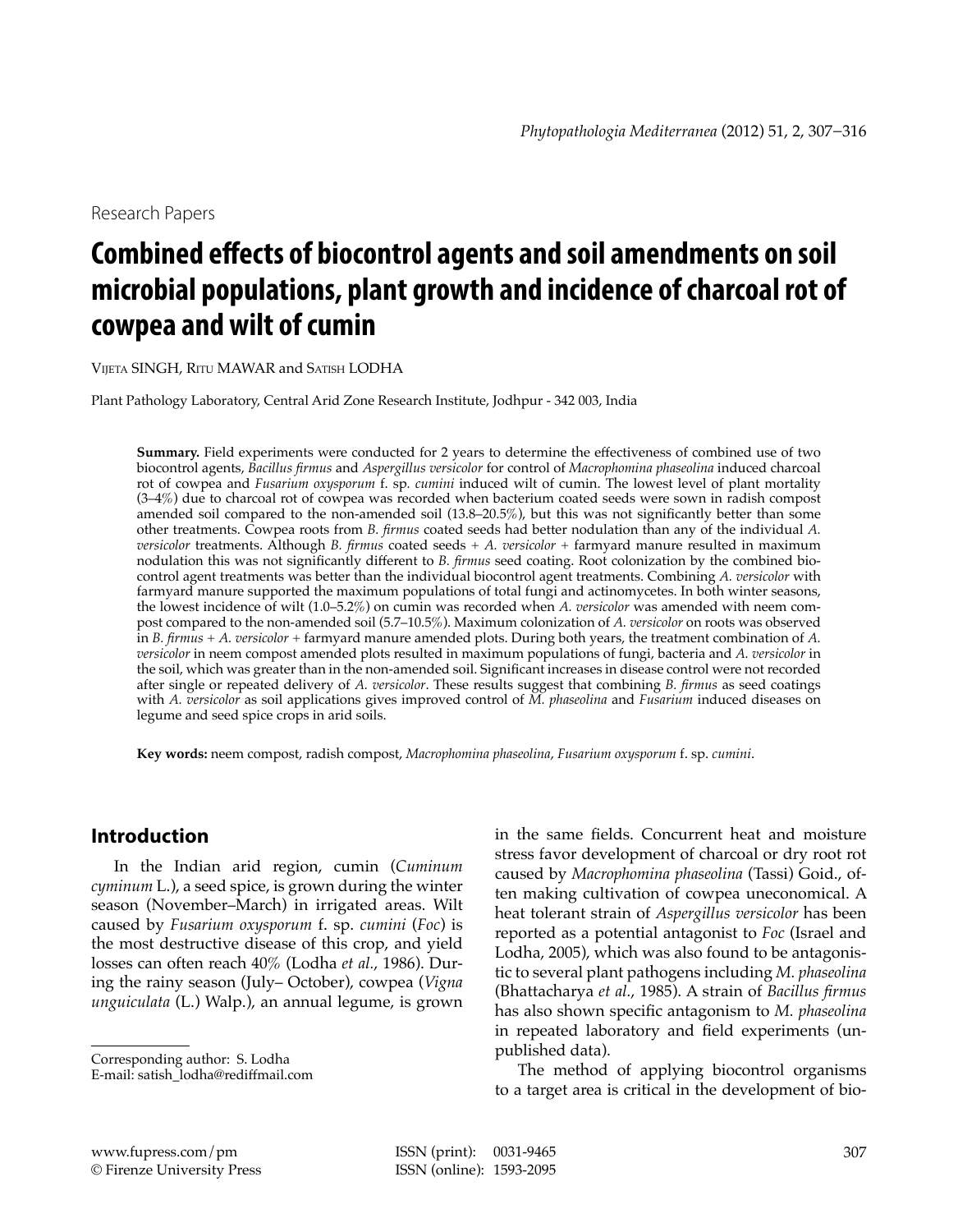logical control strategies (Stack *et al.*, 1988). Various delivery systems have been explored, particularly applications to seed and soil. Conidia of *Trichoderma* and *Gliocladium* spp. have been added to bran-sand mixtures and incubated for 1–3 d prior to application. Commonly, bacterial cells have been incorporated into methyl cellulose and coated directly onto seeds (Milus and Rothrock, 1993; Duffy and Weller, 1995).

Despite many advances made in understanding mechanisms of biological control, use of biocontrol agents (BCAs) have achieved limited success. Failure of introduced BCAs to establish in soil or on host roots has been associated with lack of disease control (Nemec *et al.*, 1996). Bahme *et al.*, (1988) showed that repetitive applications of *Pseudomonas fluorescens* through drip-irrigation improved colonization of the root system of potatoes compared with seed piece inoculation or incorporation of bacteriaimpregnated granules into the soil. Repetitive inoculations increased the nodulation effectiveness of a strain of *Rhizobium luguminosarum* on red clover (Martensson, 1990).

In India, *A. versicolor* and *B. firmus* are newly reported biocontrol agents against soilborne plant pathogens. It was therefore considered worthwhile to study the rate and frequency of application of *A. versicolor* in the field when applied alone or in association with *B. firmus* seed coating during rainy and winter seasons for control of charcoal rot of cowpea and wilt of cumin.

# **Materials and methods**

#### **Location**

The experiments were conducted at the Central Arid Zone Research Institute, Jodhpur, India during the rainy and winter seasons of 2005–2007. The loamy sand soil used for experiments had 85% sand, 8.9% clay, 5.5% silt, 0.031% nitrogen, 0.25% organic carbon, 7  $\mu$ g g<sup>-1</sup> Olsen P and pH of 8.1. The soil had an electrical conductivity of 0.88 dSm-1 (soil: water ratio 1:2.5), bulk density of 1.56 g  $cm<sup>3</sup>$  and moisture holding capacity (MHC) of  $10.4\%$  (w/w).

## **Crops and pathogens**

The test crops grown for experiments were cowpea (cv. CAZC10) during the rainy season (July–October) and cumin (cv. RZ-19) in the winter season (November ‒ March) in the same field. Virulent strains of *M. phaseolina* were isolated from diseased roots of cowpea, and of *Foc* from diseased roots of cumin.

#### **Inoculum preparation**

*Aspergillus versicolor* isolated from native soil of the region was grown in potato dextrose broth; fungal mats were harvested after 7 d on filter paper and blended for 30 s in 200 mL of sterile distilled water before use. The resulting suspension had  $3-5 \times 10^{10}$ CFU mL-1 of *A. versicolor*. *B. firmus* was multiplied on Czapek dox broth for 3 days.

#### **Preparation of compost**

Composts were prepared in separate pits  $(1 \times 1 \times$ 0.75 m) under partially aerobic conditions, adopting the Indore composting method (Howard and Ward, 1931). The residues of leaves of radish (*Rhaphanus sativus* L.) and neem (*Azadirachta indica* A. Juss.) were collected and cut up into small pieces (1–1.5 cm) and placed separately in four layers in each pit in the month of December. Each layer (30 cm) of residues was enriched with 1% gypsum and 2% urea and was covered with a 10 cm thick layer of 2-month-old cow dung. Addition of cow dung compressed residues in each layer, thus approximately 40% of the volume in each pit was occupied by cow dung. Approximately  $60\%$  moisture (w/w) was maintained by addition of 6‒10 L of water every 7 to 10 d. Two turnings were made at intervals of 2 months. Mature composts were ready by June after about 6 months. Fresh composts were prepared for each year of the study.

## **Experimental design**

The experiment comprised ten treatments in  $4 \times 3$ m plots arranged in a completely randomized block design with three replications, and the experimental treatments were: 1*. B. firmus* seed coating (*Bf* ST); 2. *Bf* ST + radish compost (RC); 3. *Bf* ST + Farm Yard Manure (FYM); 4. *A. versicolor* seed treatment (*Av* ST); 5. *A. versicolor* (*Av*) + neem compost (NC); 6. *Av +* FYM; 7. *Bf* ST *+ Av +* FYM; 8. treatment 7 but *Av* again amended before the winter season; 9. FYM; 10. non-amended experimental control.

*Aspergillus versicolor* was multiplied on potato dextrose broth (30°C in dark), while *B. firmus* was grown on Czapek dox agar for 3 d (30°C at 150 rpm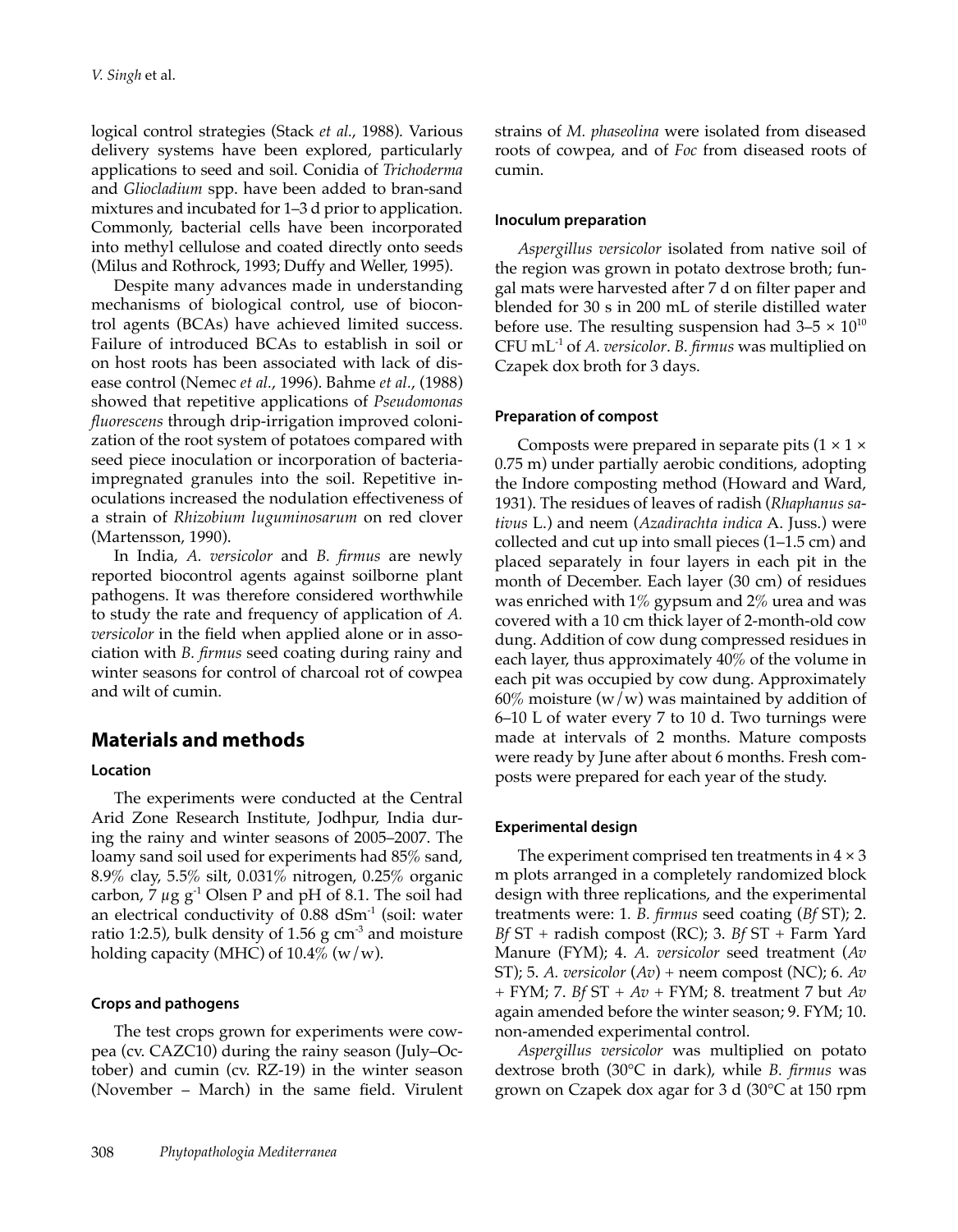on an orbital shaker). Cowpea seeds, weighing 270 g were coated with 3-day-old cells and spores of *B. fir* $mus (8.4 \times 10^9 \text{mL}^{-1})$  and sprinkled with 1 g of carboxymethyl cellulose. These were then spread in a plastic tray and allowed to dry overnight in shade. After drying, the bacterium coated seeds were separated into 15 lots, each of 18 g, for use in replicated plots of treatments 1, 2, 3, 7 and 8. In treatments 2 and 5, 60 g  $(50 \text{ kg ha}^{-1})$  of radish and neem compost, respectively, and for treatments 3, 7 and 8 equal amount (50 kg ha<sup>-1</sup>) of FYM was amended at 0–20 cm soil depth by a hand spade 1 d before planting of seeds. Fifty four grams of cowpea seeds were treated with *A. versicolor* bioformulation in talc in 1:6 ratio (5.3  $\times$  10<sup>10</sup> CFU g<sup>-1</sup> with 1 g of carboxymethyl cellulose and separated in three lots, each of 18 g, for use in plots of treatment 4. Plots of treatment 9 were amended only with FYM (60 g), while untreated seeds in treatment 10 were considered as the non-amended experimental controls. Seeds were sown in 6 rows, 50 cm apart in these plots, adopting standard agronomic practices. During the winter season, cumin seeds were sown in different plots in the above described treatments, except that *B. firmus* coating was not done in treatments 1, 2, 3, 7 and 8. However, *A. versicolor* amended with FYM was again delivered in the plots of treatment 8.

After 20 days of plant growth, three plants were gently uprooted from each plot, nodules were counted and shoot and root length measured. Plants were then each cut at the junction of root and shoot to record fresh weight, and then oven dried at 80°C for 2 h before recording dry weights.

#### **Root colonization**

Apparently healthy and *Macrophomina* infected cowpea plants were uprooted from the field after 45 d growth to study root colonization. One centimetre portions were cut at the same place from each root and placed in capped borosilicate glass tubes containing 10 mL of sterilized water. These tubes were gently rotated for 10‒15 s. After serial dilutions, 1 mL was spread on *A. versicolor* or *B. firmus* medium (see below). Colony forming units (CFUs) of each BCA were counted after 4–5 d of incubation at  $30 \pm 1$ °C in dark in a BOD incubator. In cumin, root colonization data were collected only for *A. versicolor,* using the same procedure described for cowpea. Root samples of partially wilt affected plants were also analyzed to study colonization of *A. versicolor.* Presence of the

pathogen in diseased roots was confirmed by plating 1 cm root pieces on PDA slants.

#### **Disease incidence**

Data on plant mortality due to dry root rot were recorded from initiation of the disease until harvest of the 2nd ‒ 4th row of plants in each plot. All plants in these rows were counted 10 days after sowing, and then at weekly intervals, healthy and dry root rot affected plants were counted. Percentage mortality due to dry root rot was determined by subtracting plants killed from total plants. After crop harvest (70 d after sowing), soil samples were collected from the 3rd row of each replicate of all the treatments at 0‒15 cm depth. Populations of microbes including *A. versicolor* were estimated separately by the same procedure. Data collected from six Petri plates for each microbe represented one replicate.

Data on cumin plant mortality due to wilt were recorded on each plant in the 6th to 8th row of each plot at the initiation of disease and thereafter every week until harvest. Percent mortality due to wilt was calculated. After crop harvest (105 d after sowing), soil samples were collected from 0–15 cm depth from each replicate of all the treatments to estimate the population of all microbes and *A. versicolor* on their specified media as described below.

#### **Biological assays**

The populations of *A. versicolor* and total fungi were enumerated by serial dilutions on Martin's rose-bengal agar (Martin, 1950), total bacteria on Thornton's agar (Thornton, 1922) and total actinomycetes on Ken-knight agar (Allen, 1959). Six Petri dishes (90 mm diam.) of each medium were used for enumeration of each category of organisms from one soil sample. Petri dishes having serial dilutions of  $10^4$ – $10^5$  were incubated at  $\pm 30^{\circ}$ C in a BOD incubator under a 12 h cycle of light and dark. Bright shining colonies of *A. versicolor* were easily distinguishable from other *Aspergillus* species. The mean of six Petri dishes was considered as one estimation per replicate of each treatment.

#### **Statistical analyses**

All data were subjected to analysis of variance (ANOVA) and the treatment means compared by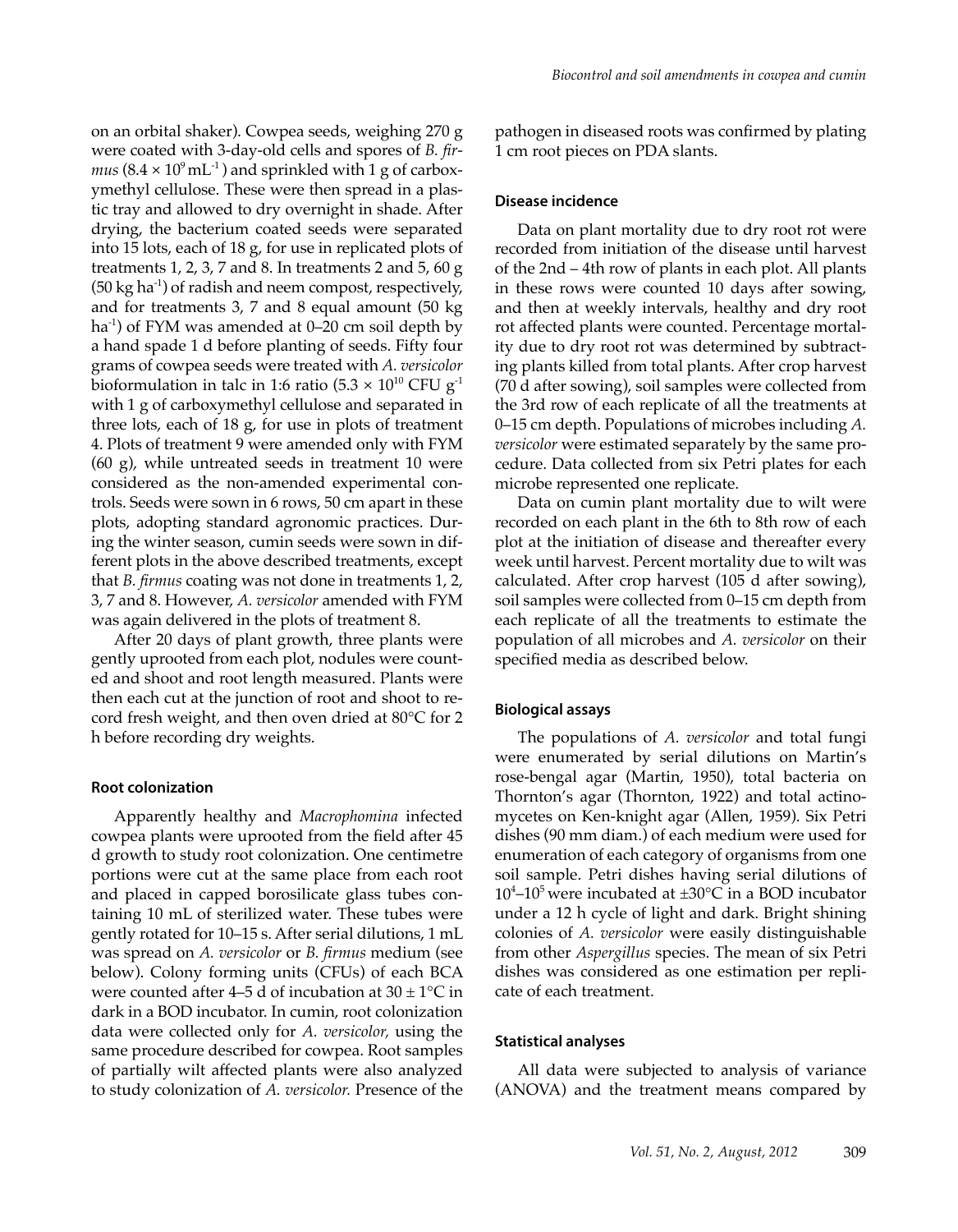LSD  $(P = 0.05)$  separately for each year (Snedecor and Cochran, 1967). Data on percentage mortality were converted to angular transformed values before analysis.

# **Results**

#### **Growing season rainfall**

The seasonal rainfall after planting of cowpea seeds was 133 mm (2005) and 239 mm (2006). There were only three major rain events (>25 mm) in the crop growing season in 2005 compared to six in 2006. In 2005, after initial major rain events in the first fortnight, there were no significant rain events for another 35 d. Cowpea plants thus experienced moderate to severe moisture stress leading to *Macrophomina* infection. Evenly distributed rain events in 2006 favored crop growth in such a way that cowpea did not experience long periods of moisture stress, and this lead to less incidence of charcoal rot.

## **Cowpea**

#### *Disease incidence*

All the treatments having BCA or FYM alone significantly  $(P = 0.05)$  gave less charcoal rot incidence on cowpea than the non-amended control during both years of the field experiment. Least plant mortality due to charcoal rot was recorded in the treatment *Bf* ST + radish compost in 2005 (Table 1) but this was statistically similar to the treatment with *Bf*   $ST + A$ . *versicolor* + FYM. In 2006, the reverse was true, with least plant mortality recorded in *Bf* ST + *A. versicolor* + FYM treatment, which was significantly (*P* = 0.05) better than *Bf* ST + radish compost. The other two *B. firmus* treatments were similar in 2005, but *Bf* ST + FYM was significantly better than *Bf* ST in the second season. All *A. versicolor* treatments were comparable during 2005, but in 2006, the *A. versicolor* + NC treatment was superior to the other treatments. In both seasons, incidence of charcoal rot was less in *A. versicolor* compared to *Bf* ST seed coating, but a statistically significant difference between these treatments was established only in 2006. Amendment of soil with FYM also reduced charcoal rot incidence during both the seasons compared to the non amended control. Further, combining FYM with BCAs was significantly better than FYM alone except for *Bf* ST + FYM in 2005.

All the amended treatments except FYM and *Av* ST treatment improved nodulation in cowpea roots compared to the non-amended control (Table 2). Maximum nodules were recorded in the *Bf* ST + *A.versicolor* + FYM combination but this was statistically  $(P = 0.05)$  comparable to the *Bf* ST treatment. Cowpea roots from *B. firmus* coated seeds had better nodulation than any of the *A. versicolor* treatments.

Shoot and root lengths and shoot and root fresh and dry weights were significantly greater in amended compared to non-amended treatments, except for minor deviations in some treatments viz., *Bf*  ST + FYM (root length), *Av* ST and *A. versicolor* + NC (root dry weight). Greatest shoot and root lengths and root fresh weight occurred in the *A. versicolor* + FYM treatment, while shoot fresh weight was maximum in *Bf* ST + radish compost treatment. Shoot dry weight was greatest in the *Bf* ST + *A. versicolor* + FYM treatment.

#### *Root colonization*

Maximum root colonization occurred in the *Bf* ST + *A. versicolor* + FYM treatment (Table 3). Combining substrates (neem and radish compost) improved colonization by both BCAs on roots. In general, all the amended treatments had better root colonization than the non amended controls.

## *Microbial population*

There was significant variation between the total fungal populations estimated in 2005 compared to 2006 after the cowpea harvest (Table 4). Fungal counts ranged from 14.7 to  $40.7 \times 10^3$  CFU g<sup>-1</sup> soil in 2005 and between 5.3 and  $9.3 \times 10^3$  CFU g<sup>-1</sup> soil in 2006. Maximum fungal counts occurred in the *Bf*  ST+ *A. versicolor* + FYM and *A. versicolor* + FYM treatments, which were significantly greater than in the non-amended control. The treatment combination *A. versicolor* + NC did not support fungal populations in the soil which remained significantly less than the non-amended control in 2005.

There was no variation in total bacterial counts in both years of the study. These ranged between 5.6 and  $25.7 \times 10^4$  CFU g<sup>-1</sup> soil in 2005 and between 9.6 and  $19.3 \times 10^4$  CFU g<sup>-1</sup> soil in 2006. Maximum bacterial counts were recorded in *A. versicolor* + NC and *A. versicolor* (ST) in 2005 and 2006, respectively, which were significantly greater than the non-amended control. Bacterial counts varied considerably in the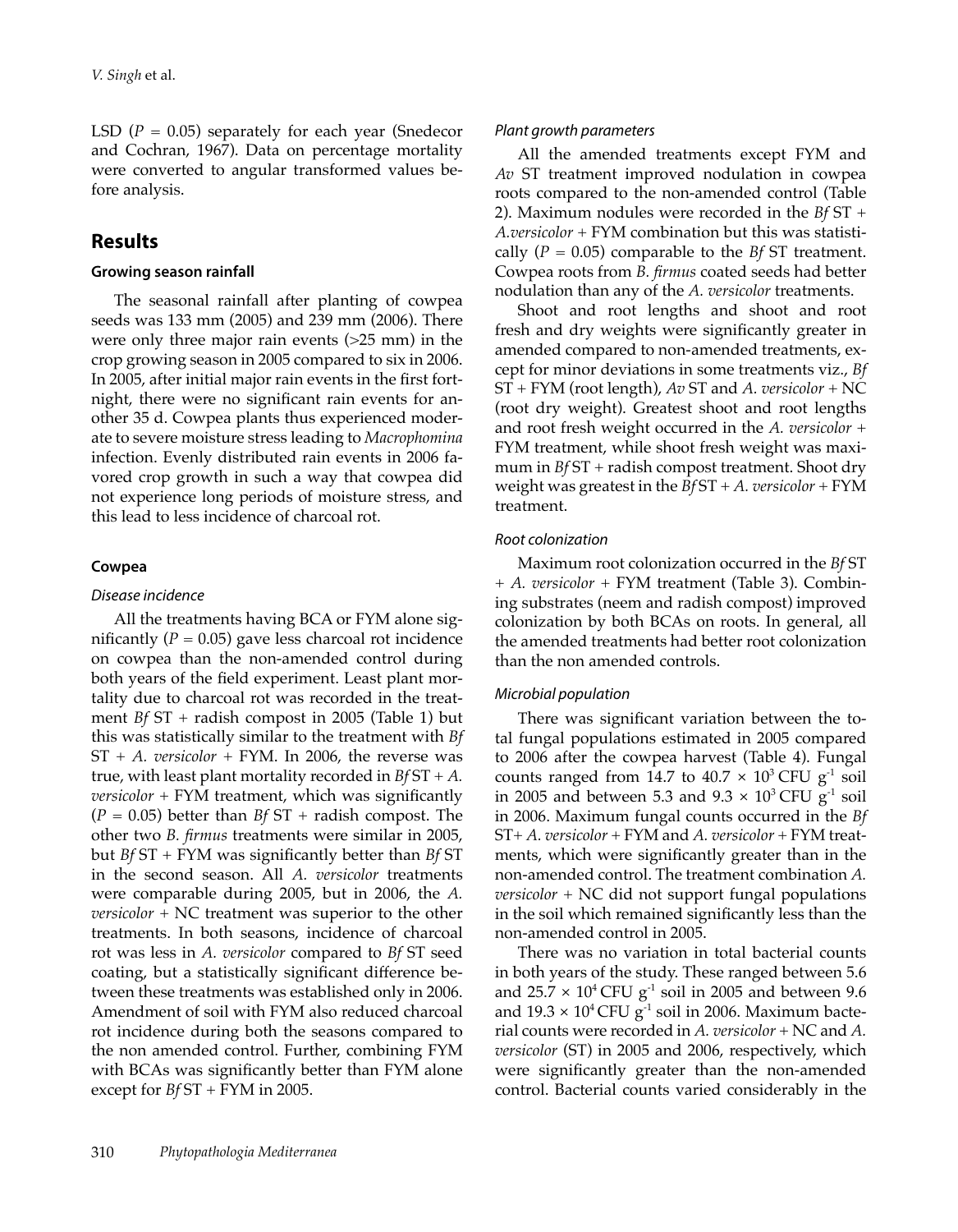**Table 1.** Mean incidence of cowpea charcoal rot in two growing seasons, from treatments with the biocontrol agents *Bacillus firmus* and *Aspergillus versicolor* in different soil amendments..

|                                                              | Charcoal rot incidence (%) |            |  |  |  |
|--------------------------------------------------------------|----------------------------|------------|--|--|--|
| <b>Treatments</b>                                            | 2005                       | 2006       |  |  |  |
| B. firmus seed coating (Bf ST)                               | $6.8(15.1)^c$              | 7.0(15.3)  |  |  |  |
| $BfST$ + radish compost                                      | 3.0(9.9)                   | 4.0(11.5)  |  |  |  |
| $BfST$ +farm yard manure ( $FYM$ )                           | 6.8(15.1)                  | 4.5(12.2)  |  |  |  |
| A. versicolor seed treatment (AvST)                          | 6.3(14.5)                  | 5.6(13.7)  |  |  |  |
| A. versicolor + neem compost                                 | 6.9(15.2)                  | 4.6(12.4)  |  |  |  |
| $A.$ versicolor + $FYM$                                      | 5.2(13.2)                  | 5.4(13.5)  |  |  |  |
| A. versicolor one application <sup>a</sup> + $BfST$ + $FYM$  | 5.1(12.9)                  | 3.4(10.5)  |  |  |  |
| A. versicolor two applications <sup>b</sup> + $BfST$ + $FYM$ | 4.2(11.8)                  | 2.8(9.6)   |  |  |  |
| <b>FYM</b>                                                   | 9.2(17.7)                  | 11.7(20.0) |  |  |  |
| Non amended control                                          | 20.5(26.9)                 | 13.8(21.8) |  |  |  |
| LSD $(P = 0.05)$                                             | 3.4                        | 0.33       |  |  |  |

<sup>a</sup>*A. versicolor* was amended in the plots in the rainy season only.

<sup>b</sup>*A. versicolor* was amended in the plots twice, i.e. before each of the rainy and winter seasons

c Angular transformed values.

**Table 2.** Mean plant parameters for 20 d old cowpea plants from plots treated in 2006 with the biocontrol agents *Bacillus firmus* and *Aspergillus versicolor* and soil amendments.

|                                                                     | <b>Nodules</b> |                | <b>Shoot</b>    |               | Root           |                 |               |
|---------------------------------------------------------------------|----------------|----------------|-----------------|---------------|----------------|-----------------|---------------|
| <b>Treatment</b>                                                    |                | Length<br>(cm) | Fresh Wt<br>(g) | Dry Wt<br>(g) | Length<br>(cm) | Fresh Wt<br>(g) | Dry Wt<br>(g) |
| B. firmus seed coating (Bf ST)                                      | 5.7            | 11.0           | 0.33            | 0.10          | 19.7           | 2.0             | 0.41          |
| $BfST$ + radish compost                                             | 4.3            | 11.4           | 0.36            | 0.11          | 20.0           | 2.5             | 0.48          |
| $BfST + farm$ yard manure( $FYM$ )                                  | 4.0            | 10.2           | 0.23            | 0.09          | 16.6           | 1.5             | 0.33          |
| A. versicolor seed treatment (AvST)                                 | 1.7            | 12.3           | 0.22            | 0.08          | 19.4           | 1.6             | 0.37          |
| A. versicolor + neem compost                                        | 2.0            | 11.0           | 0.21            | 0.07          | 18.3           | 1.7             | 0.40          |
| $A.$ versicolor + $FYM$                                             | 2.3            | 12.7           | 0.32            | 0.10          | 21.6           | 2.4             | 0.48          |
| A. versicolor one application <sup>a</sup> + $BfST$ + $FYM$         | 2.7            | 11.0           | 0.29            | 0.11          | 17.7           | 1.4             | 0.46          |
| A. versicolor two applications <sup>b</sup> + Bf ST +<br><b>FYM</b> | 6.3            | 13.1           | 0.30            | 0.09          | 19.6           | 2.0             | 0.53          |
| <b>FYM</b>                                                          | 1.3            | 11.5           | 0.29            | 0.10          | 20.0           | 2.3             | 0.34          |
| Non-amended control                                                 | 1.3            | 9.7            | 0.19            | 0.07          | 15             | 1.4             | 0.19          |
| LSD $(P = 0.05)$                                                    | 0.7            | 0.8            | 0.1             | 0.02          | 0.8            | 0.1             | 0.3           |

a, b See Table 1.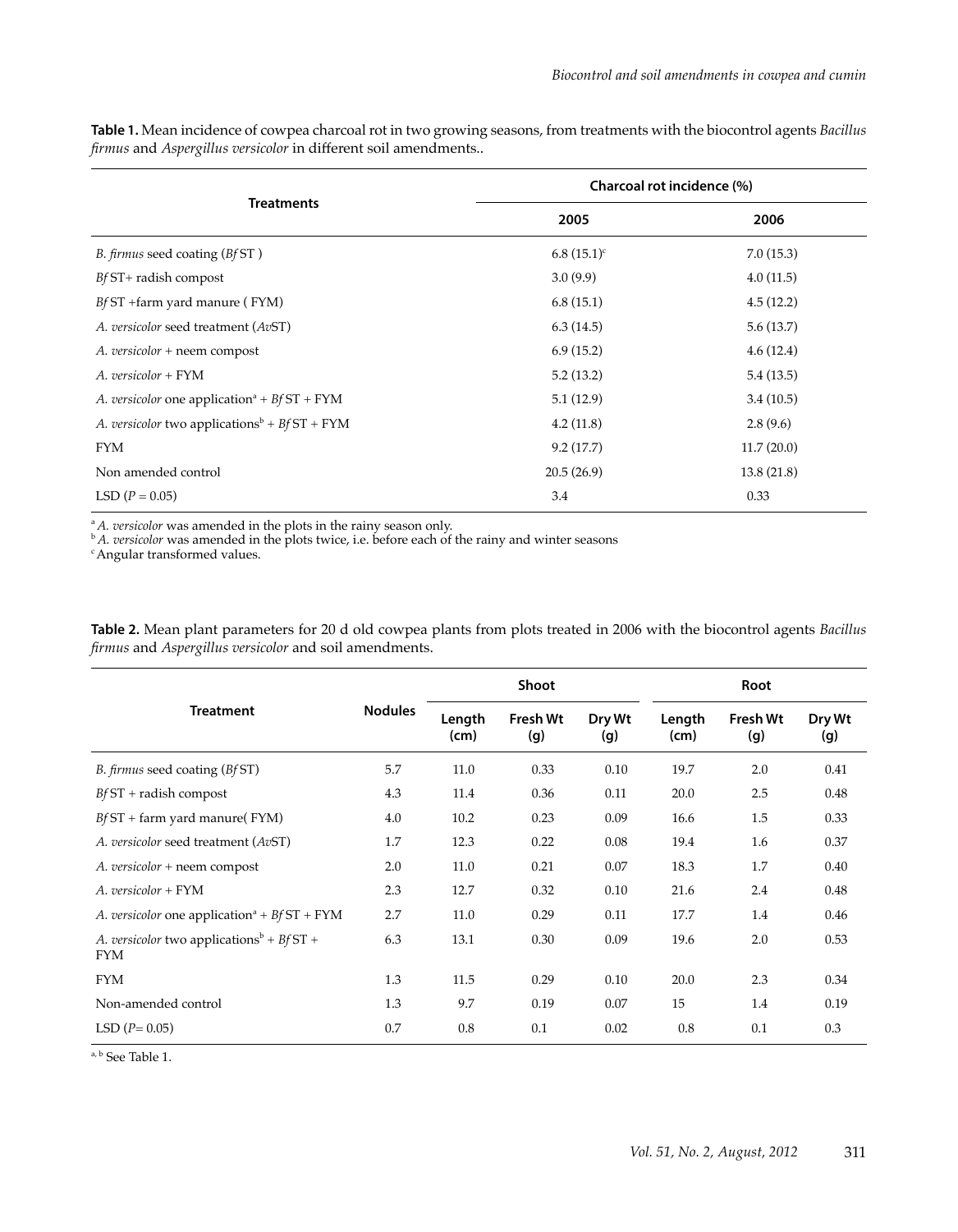| <b>Treatment</b>                    | A. versicolor<br>$(x 10^3 \text{ mL}^{-1})$ |                                | <b>B.</b> firmus<br>$(x 10^2 mL^{-1})$ |
|-------------------------------------|---------------------------------------------|--------------------------------|----------------------------------------|
| A. versicolor seed treatment(Av ST) | $15.6^{\circ}$                              | B. firmus seed coating (Bf ST) | $6.2*$                                 |
| A. versicolor + neem compost        | 19.3                                        | $BfST +$ radish compost        | 8.7                                    |
| $A.$ versicolor + $\text{FYM}$      | 10.6                                        | $BfST + FYM$                   | 7.0                                    |
| $A.$ versicolor + $BfST + FYM$      | 32.3                                        | $BfST + A.$ versicolor + $FYM$ | 39.5                                   |
| Non amended control                 | 10.3                                        | Non amended control            | 4.5                                    |
| LSD $(P = 0.05)$                    | 0.3                                         | LSD $(P = 0.05)$               | 0.5                                    |

**Table 3.** Mean populations of *Aspergillus versicolor* or *Bacillus firmus* colonizing 45 d old cowpea roots, after application of the biocontrol agents in different soil amendments in 2006.

a Mean of six Petri plates per replicate sample.

**Table 4.** Mean soil populations of *Aspergillus versicolor* and of soil microorganisms in cowpea field plot soils in two growing seasons, after different methods of *A. versicolor* application.

| <b>Treatments</b>                                        | <b>Aspergillus</b><br>versicolor<br>$(x10^3 g^{-1}$ soil) |      | Total bacteria<br>$(x104g-1$ soil) |      | <b>Total</b><br>actinomycetes<br>$(x10^4 g^{-1} \text{ soil})$ |      | <b>Total fungi</b><br>$(x10^3 g^{-1} \text{ soil})$ |      |
|----------------------------------------------------------|-----------------------------------------------------------|------|------------------------------------|------|----------------------------------------------------------------|------|-----------------------------------------------------|------|
|                                                          | 2005                                                      | 2006 | 2005                               | 2006 | 2005                                                           | 2006 | 2005                                                | 2006 |
| A. versicolor seed treatment (Av ST)                     | 10.7 <sup>c</sup>                                         | 0.6  | 6.0                                | 19.3 | 11.3                                                           | 12.6 | 26.9                                                | 6.0  |
| A. versicolor + neem compost                             | 25                                                        | 3.0  | 25.7                               | 16.3 | 13.3                                                           | 9.6  | 14.7                                                | 6.6  |
| A. versicolor +FYM                                       | 17.3                                                      | 1.3  | 10.3                               | 19.0 | 8.0                                                            | 13.3 | 40.3                                                | 7.6  |
| A. versicolor one application <sup>a</sup> $+BfST + FYM$ | 13.6                                                      | 1.0  | 15.9                               | 11.0 | 10.8                                                           | 6.0  | 40.7                                                | 5.3  |
| A. versicolor two applications <sup>b</sup> +Bf ST+ FYM  | 15.7                                                      | 1.0  | 16.7                               | 12.3 | 11.3                                                           | 9.6  | 36                                                  | 8.3  |
| Non amended control                                      | 3.3                                                       | 1.0  | 5.6                                | 9.6  | 6.3                                                            | 6.6  | 32.6                                                | 9.3  |
| LSD $(P = 0.05)$                                         | 12.7                                                      | 1.5  | 12.6                               | 7.3  | 4.4                                                            | 5.2  | 17.1                                                | 2.65 |

a, b See Table 1.

c Mean of six Petri plates per replicate sample.

*Av* ST treatment, being the least in 2005 but the greatest in 2006.

The actinomycetes populations ranged between 6.0 and  $13.3 \times 10^4$  CFU g<sup>-1</sup> soil in both years of experimentation. The delivery of *A. versicolor* in any form did not change the population of actinomycetes. Maximum counts of actinomycetes were estimated in the *A. versicolor* + FYM treatment in 2006, and this treatment gave significantly greater populations than the non amended control. In addition, the *Av* ST and *Bf* ST + *A. versicolor* + FYM treatments also gave significantly greater populations to the non amended control in 2005, while only the *Av* ST treatment gave greater populations in 2006.

Considerable variations in *A. versicolor* populations were recorded in both years of study where populations ranged between 3.3 and  $25.0 \times 10^3$  CFU  $g^{-1}$  soil in 2005, and 0.6 and 3.0  $\times$  10<sup>3</sup> CFU  $g^{-1}$  soil in 2006. The *A. versicolor* + NC treatment was gave better establishment of *A. versicolor* in the soil compared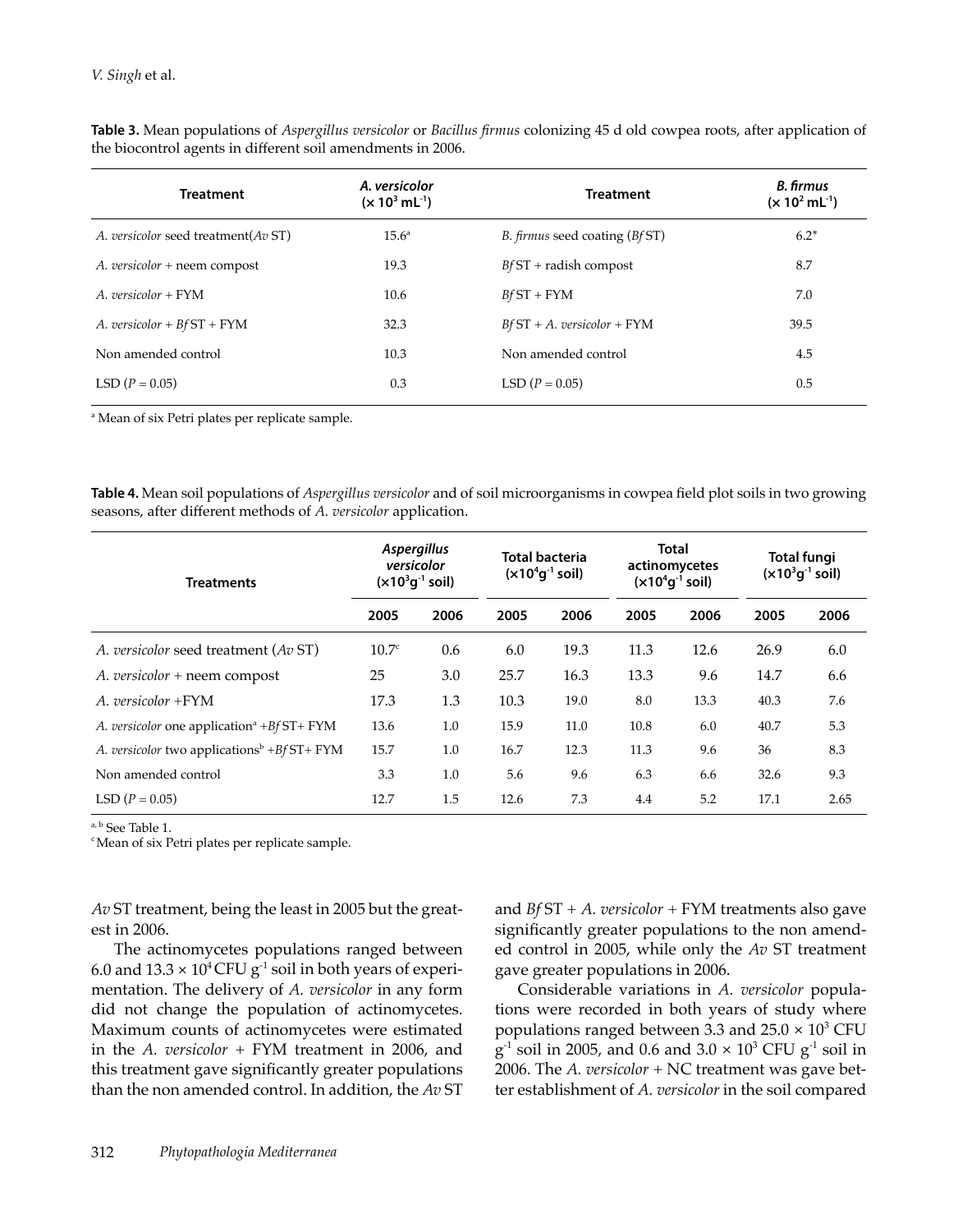to any other treatment during both years. Amending the soil with FYM also stimulated *A. versicolor*, but the *A. versicolor* seed treatment on its own failed to promote establishment.

#### **Cumin**

#### *Disease incidence*

Treatments having BCAs or FYM alone were significantly superior to the non amended control in reducing wilt incidence during both years of field study (Table 5). Lowest wilt incidence was recorded in the *A. versicolor* + NC treatment in both years followed by the *A. versicolor* + FYM treatment. However, *Av* ST performed significantly better in the 2006‒2007 season compared to 2005‒2006 in reducing wilt incidence.

#### *Root colonization*

In general, healthy cumin roots were colonized more by *A. versicolor* than diseased roots. The combined *A. versicolor* + FYM treatment and the *B. firmus* seed coating treatment gave maximum colonization of cumin roots by *A. versicolor* (Figure 1). Other treatments gave almost equal colonization, except for the *A. versicolor* + NC and *Av* ST treatment.

#### *Microbial populations*

Total fungal counts ranged between 6.0 and 13.6  $\times$  10<sup>3</sup> CFU g<sup>-1</sup> soil in 2005–2006 and 4.5 and 16.2  $\times$   $10<sup>3</sup>$  CFU g<sup>-1</sup> soil in 2006–2007 (Table 6). During both years, maximum fungal counts were obtained with the *A. versicolor* + NC treatment followed by the *A. versicolor* + FYM or FYM alone treatments. Combining *A. versicolor* with FYM and *Bf* ST treatment did not promote fungal counts in the soil in 2005–2006. Total bacterial counts ranged between 10.0 and 35.6  $\times$  10<sup>4</sup> CFU g<sup>-1</sup> soil in samples analysed after harvest in both seasons, where the *A. versicolor* + NC treatment encouraged maximum bacterial counts. The treatments of *A. versicolor* + FYM and *Bf* ST were next in supporting bacterial counts consistently. Total actinomycetes ranged between 5.6 and  $18.5 \times 10^4$  CFU  $g^{-1}$  soil, with little variations in the samples estimated after harvest of crops, with maximum counts in plots receiving the *Av* ST treatment. The *A. versicolor* + NC treatment also stimulated actinomycetes in the soil.

The *A. versicolor* populations ranged between 1.0 and  $4.7 \times 10^4$  CFU g<sup>-1</sup> soil with non significant variations in both seasons. Maximum *A. versicolor* population was estimated in the *A. versicolor* + NC treatment in both seasons.

# **Discussion**

The results of the present study have shown the potential of native BCAs for control of important soilborne plant pathogens in an arid region. It has been suggested that microorganisms isolated from the root or rhizosphere of a specific crop may be better adapt-

**Table 5.** Mean incidence of cumin wilt in field plots in two growing seasons, treated with the biocontrol agent *Aspergillus versicolor* applied using different methods and with different soil amendments.

| <b>Treatment</b>                                          | Wilt incidence (%) |           |  |  |  |
|-----------------------------------------------------------|--------------------|-----------|--|--|--|
|                                                           | 2005-2006          | 2006-2007 |  |  |  |
| A. versicolor seed treatment (AvST)                       | 7.1 $(15.4)^c$     | 1.2(6.3)  |  |  |  |
| A. versicolor + neem compost                              | 5.2(13.1)          | 1.0(5.8)  |  |  |  |
| A. versicolor + farm yard manure (FYM)                    | 6.8(15.0)          | 1.8(7.7)  |  |  |  |
| A. versicolor one application <sup>a</sup> + $\text{FYM}$ | 7.2(15.5)          | 2.8(9.7)  |  |  |  |
| A. versicolor two applications <sup>b</sup> + FYM         | 6.7(14.9)          | 1.8(7.7)  |  |  |  |
| <b>FYM</b>                                                | 7.4(15.8)          | 1.7(7.5)  |  |  |  |
| Non amended control                                       | 10.5(18.9)         | 5.7(13.7) |  |  |  |
| LSD $(P = 0.05)$                                          | 1.8                | 1.1       |  |  |  |

a, b, c See Table 1.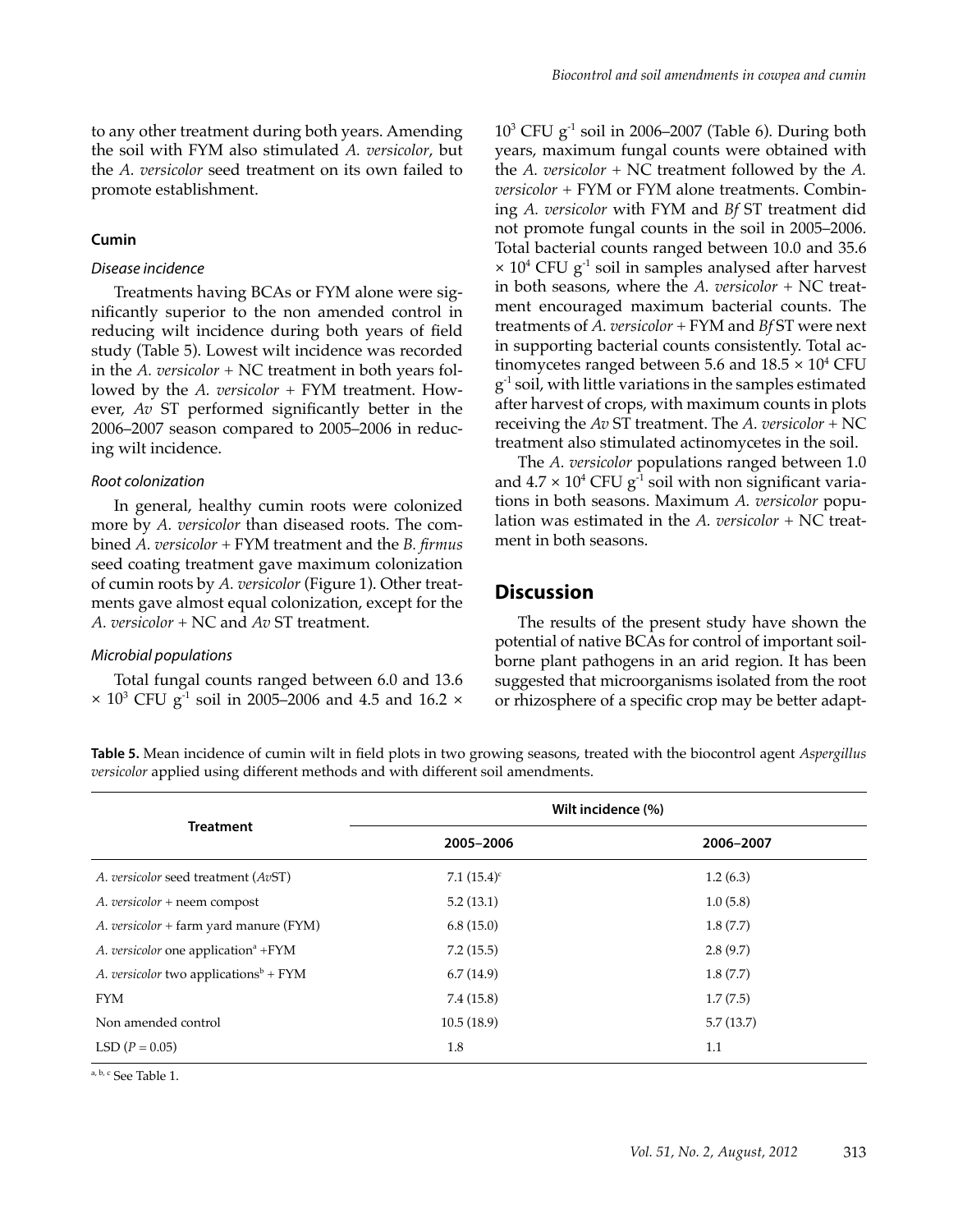**Table 6.** Mean soil populations of soil microorganisms and *Aspergillus versicolor* in cumin field plot soils in two growing seasons, after different methods of *A. versicolor* application.

| <b>Treatment</b>                                    | <b>Total fungi</b><br>$(x10^{3}q^{-1}$ soil) |             | Total bacteria<br>$(x104q-1$ soil)   |             | Total actinomycetes<br>$(x104q-1$ soil) |             | A. versicolor<br>$(x10^3 g^{-1}$ soil) |             |
|-----------------------------------------------------|----------------------------------------------|-------------|--------------------------------------|-------------|-----------------------------------------|-------------|----------------------------------------|-------------|
|                                                     | $'05 - '06$                                  | $'06 - '07$ | $^{\prime\prime}$ 05- $^{\prime}$ 06 | $'06 - '07$ | $^{\prime\prime}$ 05– $^{\prime}$ 06    | $'06 - '07$ | $'05 - '06$                            | $'06 - '07$ |
| A. versicolor seed treatment (AvST)                 | 9.3 <sup>c</sup>                             | 7.7         | 19.0                                 | 18.0        | 17.6                                    | 18.5        | 3.0                                    | 2.2         |
| A. versicolor + Neem compost                        | 11.0                                         | 12.0        | 16.6                                 | 16.7        | 13.6                                    | 12.5        | 2.0                                    | 3.0         |
| $A.$ versicolor + $\text{FYM}$                      | 6.3                                          | 4.5         | 15.0                                 | 15.5        | 6.3                                     | 7.1         | 2.0                                    | 1.2         |
| A. versicolor one application <sup>a</sup> + $FYM$  | 12.0                                         | 15.0        | 10.0                                 | 12.0        | 6.0                                     | 6.5         | 1.5                                    | 3.0         |
| A. versicolor two applications <sup>b</sup> + $FYM$ | 6.0                                          | 10.0        | 35.0                                 | 30.0        | 5.6                                     | 15.5        | 1.5                                    | 3.5         |
| <b>FYM</b>                                          | 13.0                                         | 14.5        | 14.0                                 | 14.5        | 15.3                                    | 15.0        | 1.5                                    | 1.2         |
| Non amendment control                               | 7.0                                          | 8.0         | 11.3                                 | 13.2        | 6.3                                     | 6.5         | 1.5                                    | 1.2         |
| LSD $(P = 0.05)$                                    | 4.9                                          | 6.9         | 15.9                                 | 13.3        | 7.9                                     | 7.7         | 1.8                                    | 2.0         |
| LSD $(P = 0.05)$                                    | 4.9                                          | 6.9         | 15.9                                 | 13.3        | 7.9                                     | 7.7         | 1.8                                    | 2.0         |

a, b See Table 1.

c See Table 4.



**Figure 1.** Mean colonization of cumin roots (1 cm) by *Aspergillus versicolor* (Av), 45 d after treatment in 2006 with various biocontrol agents and amendments. FYM = Farm yard manure , ST = Seed treatment, Bf = *B. firmus.*

ed to that crop and may provide better control of diseases than organisms originally isolated from other plant species (Cook, 1993). In the present study, *A. versicolor* has shown adaptation in our soils, perhaps due to its temperature tolerance as soil temperatures often reach between 55 and 60*°*C during hot summer days.

Lowest levels of plant mortality due to charcoal rot occurred in the *B. firmus* seed treatment planted in radish compost amended soil or when *A. versicolor* was amended with neem compost. This may be attributed to the increased availability of food substrates to the BCAs for their survival and activity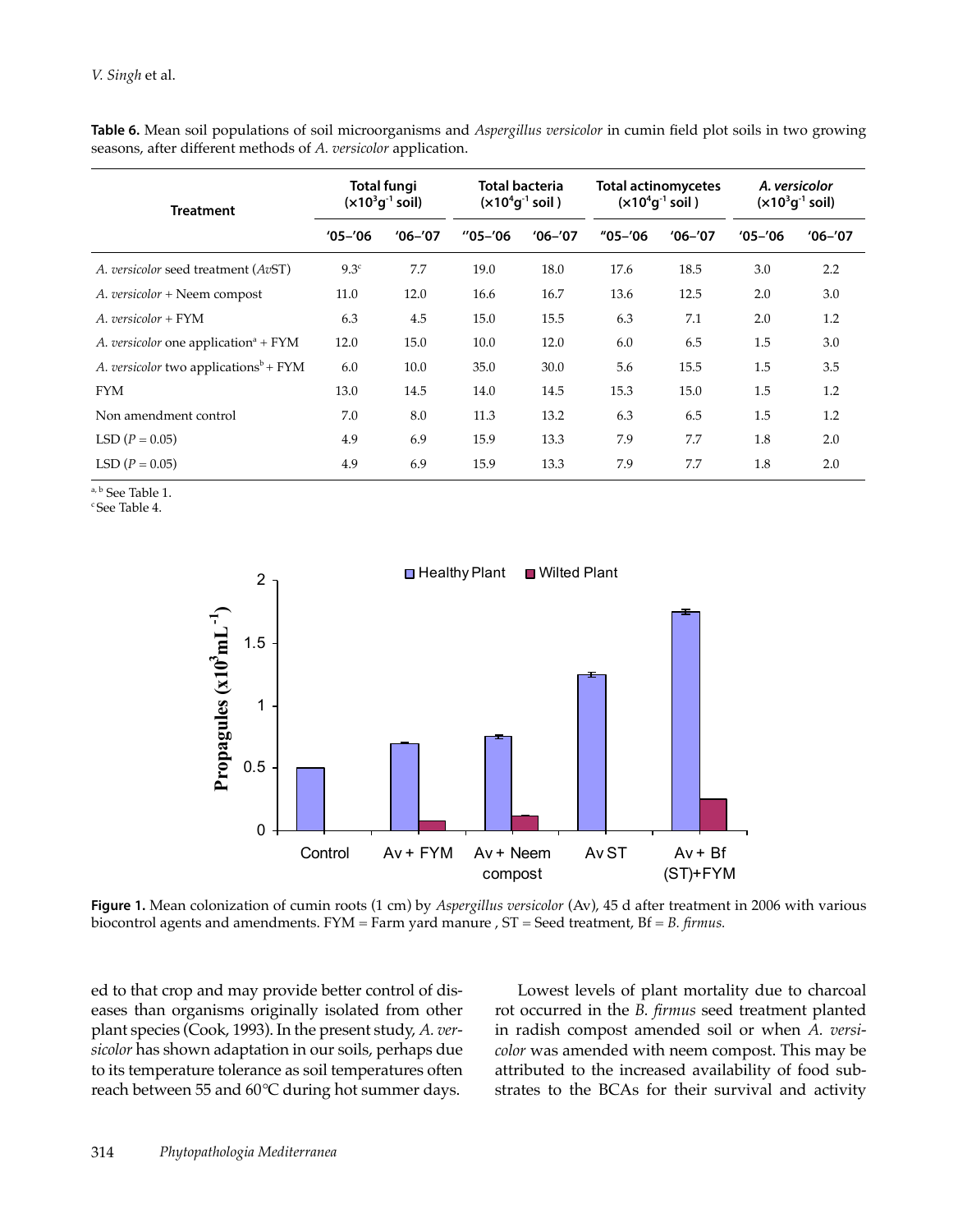against target pathogens. If food sources are limited, the introduced organism may not be able to grow and proliferate. Urban and agricultural wastes have been used as mulches on avocado and citrus crops and for the delivery of microbial biocontrol agents like *T. harzianum*, *G. virens* and *P. fluorescens* (Casale *et al.*, 1995). The addition of some composts to soil has been reported to increase the incidence of plant growth promoting rhizobacteria (PGPR) in the tomato rhizosphere exhibiting antagonism towards *F. oxysporum* f. sp. *radicis-lycopersici*, *Pyrenochaeta lycopersici*, *Pythium ultimum*, and *Rhizoctonia solani* (Alvarez *et al.*, 1995). Spent compost obtained from *Agaricus bisporus* cultivation increased the populations of *B. subtilis* in a peat-based formulation (Manjula and Podile, 2001).

Improvements in the disease control obtained when both BCAs were used in combination are ascribed to the operation of different mechanisms of antagonism. Similar results have been reported previously. For example, two chitinolytic bacterial strains, *Paenibacillus* sp. 300 and *Streptomyces* sp. 385, suppressed Fusarium wilt of cucumber caused by *F. oxysporum* f. sp. *cucumerinum* in non-sterile soil-less potting medium. A mixture of the two strains gave better control of the disease than each of the strains used individually (Singh *et al.*, 1999).

In our study, improved colonization of *A. versicolor* and *B. firmus* in the rhizosphere, when both were applied together, is an indication that both BCAs are compatible and also that they had synergistic effects in promoting each other's establishment in the rhizosphere. This observation is in close agreement with other findings, where two nonpathogenic strains of *Fusarium* that were reported to give greatest reduction in the proportion of plants infected by the pathogen were also the best root colonizers (Nagao *et al.*, 1990). Raaijmakers *et al.* (1995) studied biocontrol efficacy of *Pseudomonas* strain WLC 358 against Fusarium wilt of radish, and suggested that better colonization of the antagonists in the rhizosphere is an important determinant of ability to suppress the diseases.

Increased nodulation in treatments having *B. firmus* coated seeds is of significance for cultivation of legumes dependent only on limited rainfall. Nitrogen fixing ability of other species of *Bacillus* has also been observed by Bajoria *et al.* (2008). Stimulation of nodulation and plant growth when both BCAs were combined confirmed that *A. versicolor* supported better colonization of *B. firmus* resulting in a small improvement in nodulation and growth of cowpea.

Ryder *et al.* (1999) reported similar results with *B. subtilis* B908, which gave consistent shoot growth promotion in addition to reduced severity of take-all of wheat.

Improved disease control and better establishment of *A. versicolor* when it was amended with neem compost has significant implications for the control of pathogens such as *M. phaseolina* and *Foc*, whose populations are well distributed in the soil at 0‒30 cm depths (Lodha *et al.*, 1990; Israel and Lodha, 2004). *Aspergillus versicolor* established well in arid soils, being native and because of the availability of a substrate that supported its survival and biocontrol ability. Although repeated application did not significantly stimulate the *A. versicolor* population compared to one application, in situations where substrates are limited then repeated applications may be required.

The method and frequency of application of *A. versicolor* affected the suppression of dry root rot of cowpea and wilt of cumin. One of the biggest problems in biological control is maintaining a high population of an active BCA during the entire period of disease activity; therefore, the timing of application of the BCA is very important. De Cal *et al.*, (1999) reported suppression of Fusarium wilt of tomato by manipulation of timing and method of application of *P. oxalicum*. In many biological control systems, lack of consistency has been associated with low populations of the antagonists. The low population of *A. versicolor* observed in the soil when *A. versicolor* was used as a seed treatment may explain the low level of disease control observed on cowpea.

In a citrus orchard, repeated application increased the population of *P. putida* resulting in reduced populations of *Phytophthora parasitica* and ten repetitive applications of *P. putida* at low concentrations through irrigation water resulted in soil populations similar to those from a single application at a greater concentration (Steddom and Menge 2001; Steddom *et al.*, 2002). In our study, the establishment of an optimum density of *A. versicolor* in field soil, even after one application, confirmed these findings. Microbial populations that are maintained or increased through to harvest time are positive indications that the BCAs have not adversely affected the soil microflora, particularly total fungi.

Our study demonstrates the efficacy of a low input technology for resource deficient growers of the Indian arid region. The use of multiple BCAs with soil amendments provide a potentially useful, low